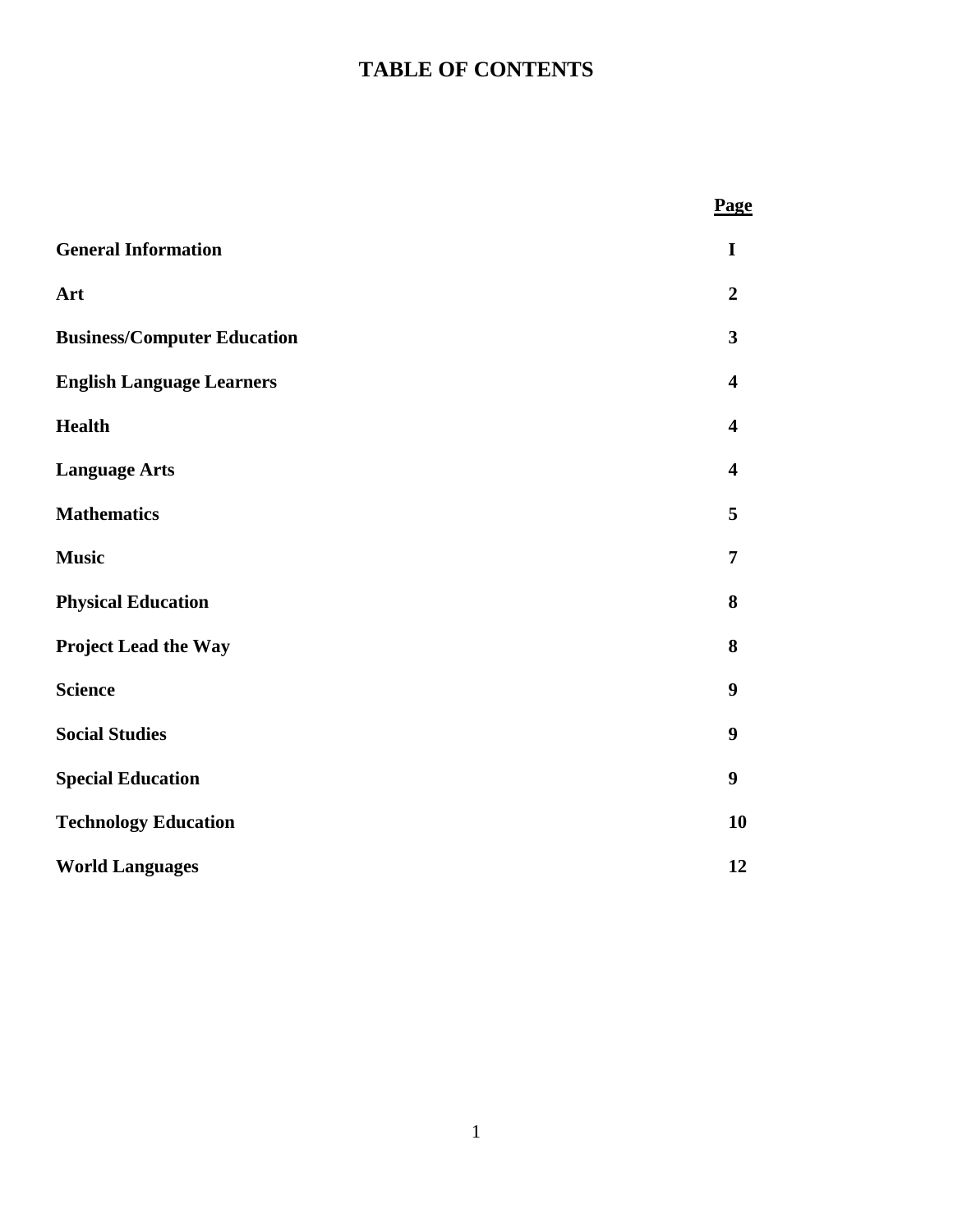# **ART**

## **ART STANDARD REQUIREMENT: All Art Classes fulfill the Art Elective Requirement.**

Art classes are open to all students who wish to improve their art skills and become better visual communicators. Students are encouraged to try a broad range of classes each of which offers unique skills and creative experiences or to repeat classes to gain more knowledge and skills. The world of art has a great deal to offer in either a line of career possibilities or a life long pastime which can be enriching and rewarding.

### **INTRODUCTION TO ART (***You must take this class to take any other art classes)* 1005

| Trimester Offered: | AII                                                 |
|--------------------|-----------------------------------------------------|
| Length of Course:  | One Trimester                                       |
| Prerequisite:      | None                                                |
| Fee:               | \$20.00 (Pro-rated for free/reduced lunch students) |

This is an excellent class for students to gain understanding and develop artistic skills at the high school level. A range of mediums and processes will be explored including drawing, painting, design, and clay.

| <b>CLAY</b>        |                                                     | Clay 1  | 1010 |
|--------------------|-----------------------------------------------------|---------|------|
|                    |                                                     | Clav II | 1011 |
| Trimester Offered: | Clay 1 – Trimester 1 & 2                            |         |      |
|                    | $Clav II - Trimester 3$                             |         |      |
| Length of Course:  | One Trimester - Clay may be repeated for credit     |         |      |
| Prerequisite:      | Introduction to Art                                 |         |      |
| Fee:               | \$20.00 (Pro-rated for free/reduced lunch students) |         |      |

This class is an introduction to wheel throwing and hand building techniques. Students will learn to center, trim, and glaze functional ceramic work. Clay vocabulary and surface decoration will also be taught. Students taking clay subsequent trimesters will further develop their wheel throwing and hand building abilities learning additional forms and advanced techniques.

|                                                     | Drawing I  | 1050 |
|-----------------------------------------------------|------------|------|
|                                                     | Drawing II | 1051 |
| Drawing I – Trimester 1 & 2                         |            |      |
| Drawing $II$ – Trimester 3                          |            |      |
| One Trimester each Drawing One and Two              |            |      |
| Introduction to Art                                 |            |      |
| \$20.00 (Pro-rated for free/reduced lunch students) |            |      |
|                                                     |            |      |

This class is a must for any students interested in improving their drawing and artistic skills. The fundamental skills learned in this class such as proportion, perspective, use of line, shading, and composition will build student confidence. A range of materials and techniques will be explored. Students repeating this class will have opportunity to explore various subjects, styles and materials to further develop their own drawing skills and interests.

#### **COMPUTER ART AND DESIGN** 1070

| Trimester Offered: | $2nd$ or $3rd$                                      |
|--------------------|-----------------------------------------------------|
| Length of Course:  | One Trimester                                       |
| Prerequisite:      | Introduction to Art                                 |
| Fee:               | \$20.00 (Pro-rated for free/reduced lunch students) |

Learn to create original and interesting artwork and designs on the computer. Artwork including text, manipulated photography and animation techniques, screen-style printing, poster and product design, and digital story telling will be explored.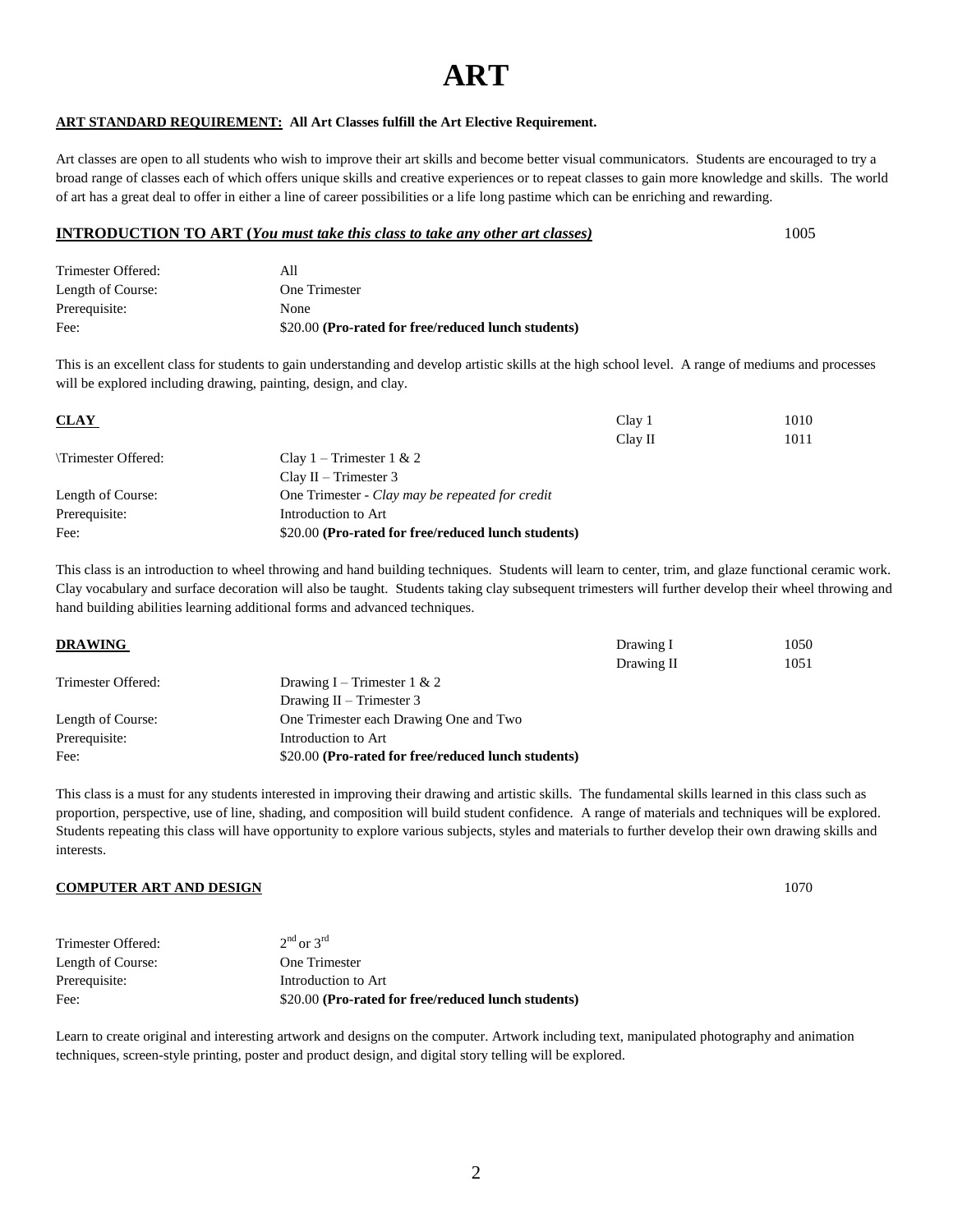| $2nd$ and $3rd$                                     |
|-----------------------------------------------------|
| One Trimester                                       |
| Introduction to Art                                 |
| \$20.00 (Pro-rated for free/reduced lunch students) |
|                                                     |

Learn how to paint! This class introduces students to a variety of paint mediums and surfaces including tempera, acrylic and watercolor. Basic painting techniques such as blending, creating textures, washes, wet on wet, wet on dry, and layering of colors will be used in the paintings to achieve various effects.

# **BUSINESS/COMPUTER EDUCATION**

**High School Articulated Credit Option "T"**: If a student meets the High School Articulated Credit requirements in the designated course, she/he can receive credits at a Technical College. Instructors of "T" courses will explain individual requirements.

## **KEYBOARDING I**<sup>**"T"</sup> 1370</sup>**

| Elective:         | 9, 10, 11, 12 |
|-------------------|---------------|
| Length of Course: | One Trimester |
| Prerequisite:     | None          |

Keyboarding is a skill that almost everyone will use—in school, on the job, and at home. During this class you will learn the correct technique for the computer keyboard and develop speed and accuracy. If you already know the correct technique for touch typing and can key at least 35 words per minute, see your counselor about testing out of this course and enrolling in Keyboarding II or other Microsoft computer classes. Students will take this class for a Pass/Fail grade only.

### **KEYBOARDING II: COMPUTERS FOR COLLEGE "T"** 1380

| Elective:         | 9, 10, 11, 12 |
|-------------------|---------------|
| Length of Course: | One Trimester |
| Prerequisite:     | Keyboarding I |

Students will develop the skills that are used daily in business and college by using word processing applications. Databases, spreadsheets and graphics/desktop publishing will be introduced. Students will learn the basic formatting of personal and business documents using word processing, spreadsheets, and other business application tools. Students will continue the development of keyboarding speed, accuracy, and proofreading skills. We will also test gaming software to use in a class next year.

### **MICROSOFT SOFTWARE: Word, PowerPoint and Excel "T"** 1390

| Elective:         | 9, 10, 11, 12        |
|-------------------|----------------------|
| Length of Course: | <b>One Trimester</b> |
| Prerequisite:     | Keyboarding I        |

Students will work with Microsoft Office Word, PowerPoint and Excel. With Word, you can create letters, brochures, tables, web pages, newsletters and more. Students will create dynamic on-screen presentations with PowerPoint and Prezi presentation graphic tool programs. Excel is a widely used spreadsheet program that is used to calculate data, track financial data, and create charts and graphs. Most businesses use this program and consider it a "must have" for employment. We will also learn about and apply social media for appropriate uses.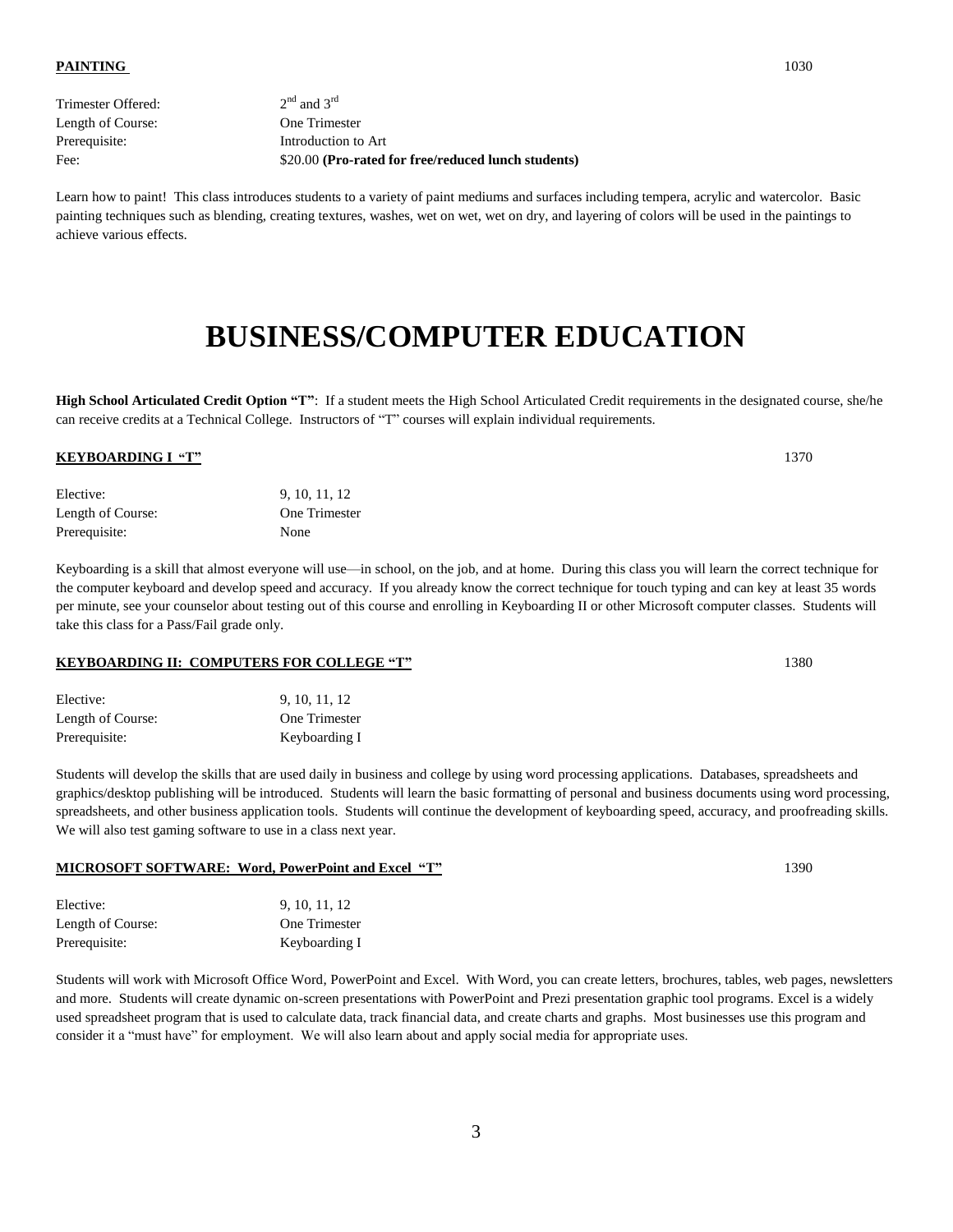# **ENGLISH LANGUAGE LEARNERS**

English Language Learning courses offer Language Arts credits to students whose home language is not English. Apollo offers EL classes at several different levels ranging from English Academy to Advanced. The English Academy and Beginning classes are for students who are new learners of English. The Advanced classes focus on language refinement and development of reading and writing skills. As English skills develop, students will be placed progressively in more non-EL classes. The EL teachers will determine placement.

# **HEALTH**

# **HEALTH** 4449

Required: 9 Trimester Offered: All Length of Course: One Trimester

The class revolves around being responsible and making good decisions. The choices that are made today determine affects your goals and dreams for the future.

Following the National Health Standards, this course will provide students with strategies to analyze the influences of media, environment and family on choices that are made regarding:

- 1. Mental and Emotional Wellness Issues.
- 2. Concepts of current nutritional practices and wellness.
- 3. The danger of tobacco, alcohol, drug abuse, and their relationship to decision makers..
- 4. An informed approach to sexuality and its related issues. This is a comprehensive program that is abstinence based.

# **LANGUAGE ARTS**

Students in Grades 9-12 are required to take a Language Arts class *each* trimester.

The Apollo Language Arts Department abides by the Alternative Selection Policy of the district, which states that students or parents who object to the content of materials used in a particular class may request alternatives that will accomplish the same educational objectives. This includes reading materials as well as videos or other instructional materials. Please contact the instructor for the current list of materials used in the course. Current reading lists are available for inspection by students and/or parents upon request.

# **READ 180/EXPERT 21**

Read 180 and Expert 21 are comprehensive systems of curriculum, instruction assessment, and professional development proven to raise reading achievement for students struggling and reading below grade level. This program is available to students and provides remediation through small group, individualized, and adjusted reading instruction. Placement in the program is determined by instructor referral and is in addition to a regular Language Arts course.

| <b>LANGUAGE ARTS - 9</b> |                                                                                  | Unleveled     | 2210-2220-2230 |
|--------------------------|----------------------------------------------------------------------------------|---------------|----------------|
|                          |                                                                                  | <b>Honors</b> | 2231-2232-2233 |
| Trimester Offered:       | $1st$ , $2nd$ , and 3rd                                                          |               |                |
| Length of Course:        | All year                                                                         |               |                |
| Levels:                  | Unleveled                                                                        |               |                |
|                          | Honors – Registration for this course must be approved by the Course Instructor. |               |                |

This year long course covers the Minnesota Academic Core Standards for grade 9. The course focuses on the following: reading independently, using the writing process, developing the essay, reviewing study skill strategies, reinforcing six trait writing skills, improving interpretive reading skills in fiction (including drama) and non-fiction, using research and technology, and developing oral communication skills.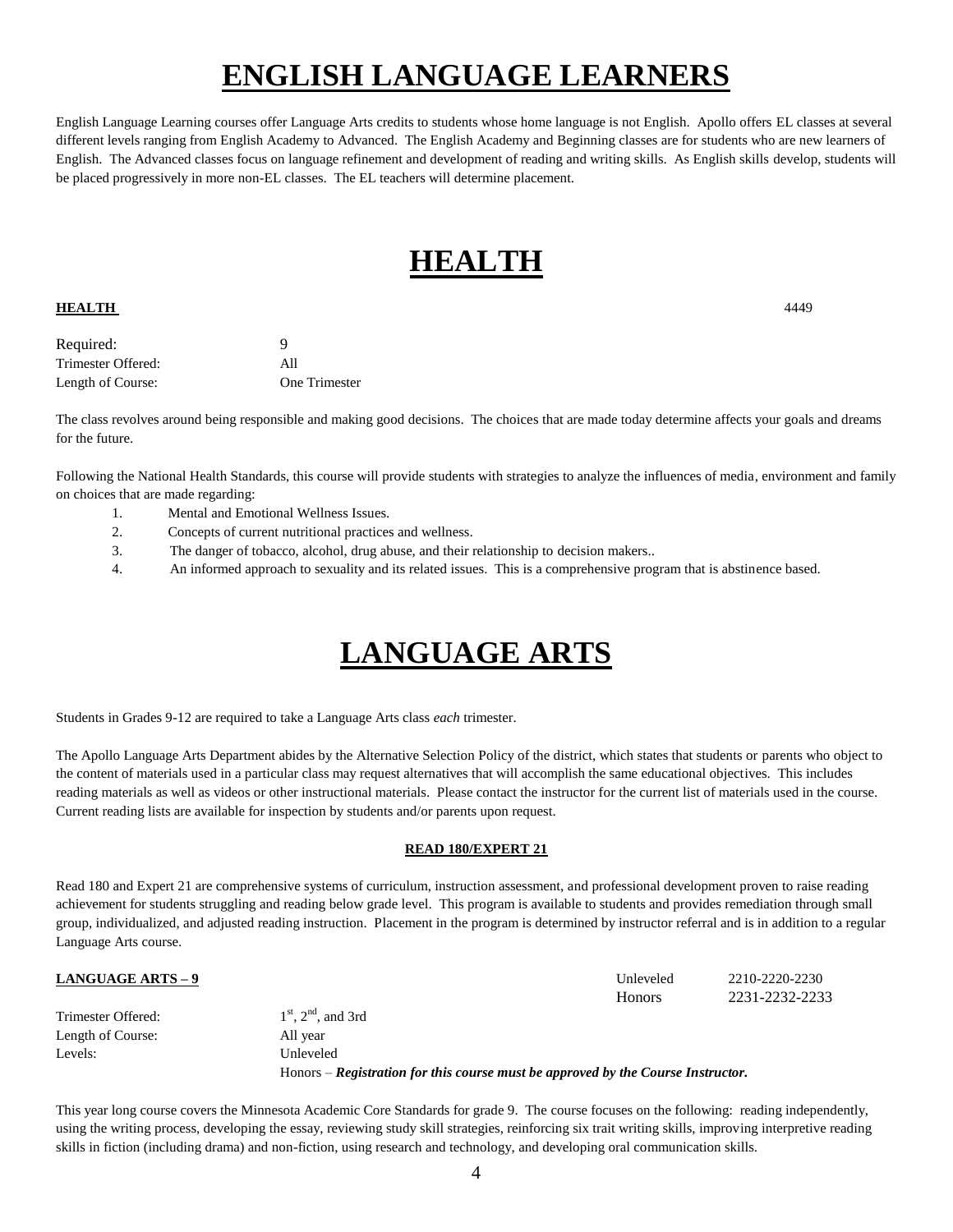# **MATHEMATICS**

The Mathematics Department offers Math League, SCSU math contest, and the AMC tests.

| Elective:                | 9, 10, 11, 12                            |
|--------------------------|------------------------------------------|
| Trimester Offered:       | All Year                                 |
| Prerequisite:            | 8 <sup>th</sup> Grade Math or Equivalent |
| <b>Not NCAA Approved</b> |                                          |

This course is designed to meet the needs of the current group of students. An initial test of basic skills will be given to assess the ability levels of the students and modifications to the course may be made. The course will introduce students to the basic mathematical operations of addition, subtraction, multiplication, and division, as well as the basic concepts of whole and counting numbers.

### **MATH III** 3410-3411-3412

| <b>Not NCAA Approved</b> |                       |
|--------------------------|-----------------------|
| Prerequisite:            | Math II or Equivalent |
| Trimester Offered:       | All Year              |
| Elective:                | 9, 10, 11, 12         |
|                          |                       |

This course will focus on developing and improving basic mathematics skills. The course will review operations with whole numbers through the use of the Transmath 1 Resource.

#### **MATH IV** 3415-3416-3417

| Elective:                | 9, 10, 11, 12          |
|--------------------------|------------------------|
| Trimester Offered:       | All Year               |
| Prerequisite:            | Math III or Equivalent |
| <b>Not NCAA Approved</b> |                        |

This course will focus on developing and improving basic mathematics skills. The course will review the concepts of rational numbers through the use of the Transmath 2 Resource.

## **PRE-ALGEBRA** 3010-3011-3012

| <b>Not NCAA Approved</b> |                                 |
|--------------------------|---------------------------------|
| Trimester Offered:       | All Year                        |
| Prerequisite:            | Math II, Math III or Equivalent |
| Elective:                | 9, 10, 11, 12                   |
|                          |                                 |

Pre-Algebra is a course designed for the students who need more preparation for Algebra I. Working with equations, inequalities, polynomials, and problem solving will be covered. Students should have access to a scientific calculator to be more successful.

| Elective:          | 9, 10, 11, 12                                                                                    |
|--------------------|--------------------------------------------------------------------------------------------------|
| Trimester Offered: | All Year                                                                                         |
| Prerequisite:      | 8 <sup>th</sup> Grade Instructors Recommendation or High School Pre-Algebra with a minimum of C- |

Students will work with real numbers, linear equations, inequalities, absolute value equations, formulas, graphing in the coordinate plane and on number lines, problem solving, relations, and functions. **A scientific calculator is required.**

**MATH II** 3400-3401-3402

**ALGEBRA I.1** 3023-3024-3025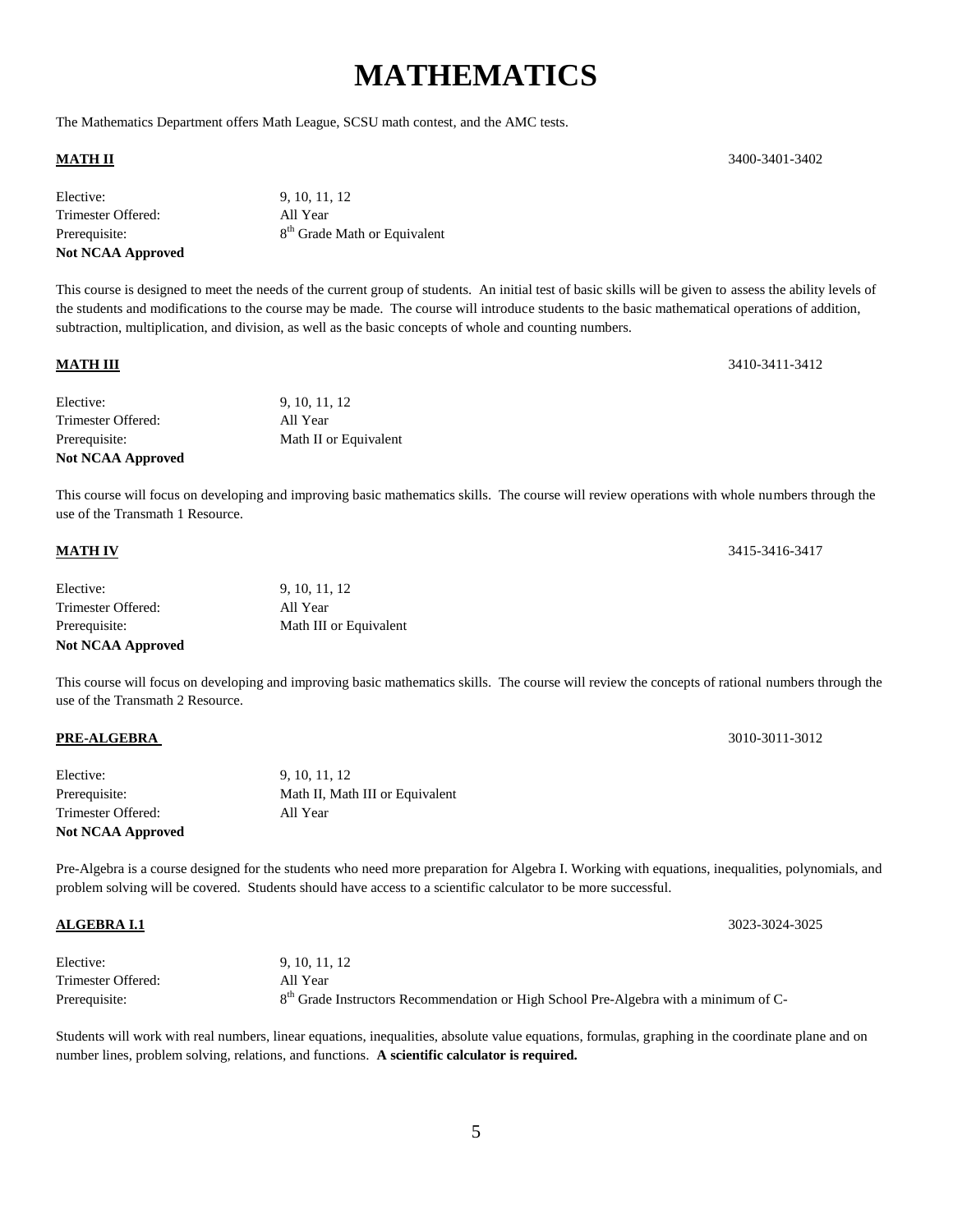# Elective: 9, 10, 11, 12 Trimester Offered: All Year Prerequisite: Algebra I.1

This course is a continuation of Algebra I which was started in 8<sup>th</sup> grade. Students will work with real numbers, linear equations, inequalities, absolute value equations and inequalities, chance and data, formulas, graphing in the coordinate plane and on number lines, factoring, problem solving, relations, functions, and quadratic equations. **A scientific calculator is required.**

| Elective:          | 9, 10, 11, 12                   |
|--------------------|---------------------------------|
| Trimester Offered: | All Year                        |
| Prerequisite:      | Algebra I.2 with a C- or better |

Geometry develops mathematical concepts of arithmetic and algebra while studying two and three-dimensional relationships including shape, space, and measurement. Students will study the logical reasoning process and be introduced to proofs. **A scientific calculator is required**.

## **GEOMETRY ADVANCED** 3310-3311-3312

| Elective:          | 9, 10, 11, 12                                           |
|--------------------|---------------------------------------------------------|
| Trimester Offered: | All Year                                                |
| Prerequisite:      | A or B grade in Algebra I.2 (With Instructor's Consent) |

In Geometry Advanced you will use concepts of arithmetic and algebra while studying two and three-dimensional relationships. This course is designed for students who plan on taking more advanced math classes.

# **ALGEBRA II AND TRIGONOMETRY ADVANCED** 3050-3051-3052

| Elective:          | 9, 10, 11, 12                    |
|--------------------|----------------------------------|
| Trimester Offered: | All Year                         |
| Prerequisite:      | B or better in Algebra I.1 & I.2 |

This is a follow-up to Algebra I.1 and I.2 and Geometry. Students will study equations of the first, second, and higher degrees; complex numbers; powers, roots, and radicals; inequalities; methods for solving systems of equations and inequalities; polynomials; functions, including linear, quadratic, exponential, and rational; conics; sequences and series; trigonometry; and probability and statistics. **A scientific calculator is required.**

## **COMPUTER PROGRAMMING 1** 571411

| Elective:                                 | 9, 10, 11, 12                             |
|-------------------------------------------|-------------------------------------------|
| Trimester Offered:                        | $1st$ or $2nd$ Trimester                  |
| Prerequisite:                             | Algebra I prior to or during this course. |
| Does Not Count as a Required Math Credit. |                                           |

The world is in need of people who can make the computer do what they want it to do. Programming is different from using programs or applications that someone else has written. You are the creator or author of the program. You will lean "BASIC" commands needed to write programs, and no previous experience is required. If you already know some "BASIC", it simply means you may be able to write more programs. You may follow this course with Programming II.

#### **ALGEBRA I .2** 3015-3016-3017

**GEOMETRY** 3300-3301-3302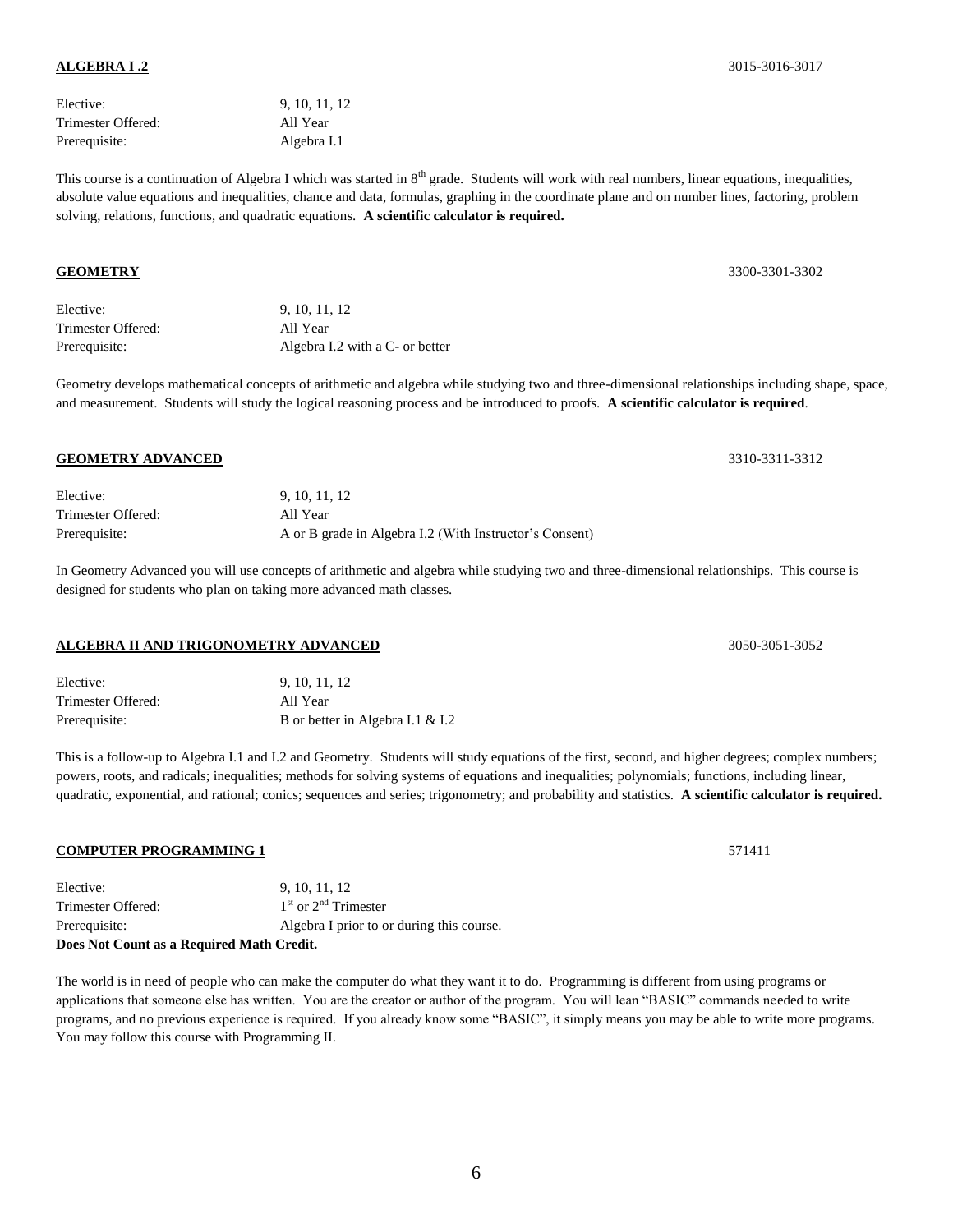#### **COMPUTER PROGRAMMING 1I** 571412

Elective: 9, 10, 11, 12 Trimester Offered: 3  $3<sup>rd</sup>$  Trimester Prerequisite: Algebra I prior to or during this course. **Does Not Count as a Required Math Credit.**

Write your own programs and create the text boxes, check boxes, options buttons, command buttons and pull-down menus. You are in charge of making it colorful and user friendly. You will need knowledge of the "BASIC" language learned in Programming I. This is an introductory course in Visual Basic.

**MUSIC**

| Elective:          |                       |
|--------------------|-----------------------|
| Trimester Offered: | All Year              |
| Prerequisite:      | Instructor's Approval |

Membership in Freshman Choir is open to women and men in 9<sup>th</sup> grade. There will be four public performances throughout the year. Students are expected to participate in small group vocal instruction as well as the main ensemble. Proper vocal techniques, music sight reading skills, and basic musical knowledge will be taught in this class through the study of high quality choral literature. Occasional performances, practices, and other events outside of regular school hours are required as part of the grading procedure.

Elective: 9 Trimester Offered: All Year Prerequisite: Interest in Jazz Band; suggested membership in a music class; Instructor Approval

**JAZZ BAND** 4025-4026-4027

The Jazz Band is open to students who are interested in learning about jazz music and play an instrument. This band meets Thursday mornings from 7:30 - 8:10. Instrumentation includes: alto, tenor and baritone saxophones; trumpets; trombones; bass guitar; guitar; piano and percussion. Students who take this course are encouraged to be enrolled in another music class.

| Elective:          | 9, 10, 11, 12         |
|--------------------|-----------------------|
| Trimester Offered: | All Year              |
| Prerequisite:      | Instructor's Approval |

The Concert Band is for 9<sup>th</sup> grade students, intermediate students and/or students with limited schedule time. This course focuses on the development of ensemble skills and fundamental technical skills necessary for musical performance. Music chosen for Concert Band will include traditional, popular and contemporary styles for high school band. This band performs in three to four concerts during the school year and participates in the Region 8AA Music Festival, and with the Symphonic Band, functions as the Pep Band for selected Apollo sporting events.

### **ORCHESTRA – SINFONIA** 4310-4311-4312

| Elective:          | 9, 10, 11, 12         |
|--------------------|-----------------------|
| Trimester Offered: | All Year              |
| Prerequisite:      | Instructor's Approval |

The Sinfonia Orchestra is an intermediate ensemble which focuses on developing technique and musicianship specific to the needs of a string player. Students rehearse as an orchestra three days per cycle and meet for small group or individual lessons every other cycle. The Sinfonia performs music of various styles and cultures. A public performance is given each trimester, and students also have the opportunity to participate in regional string contests.

**FRESHMAN CHOIR** Men 4140-4141-4142 Women 4154-4155-4156

**CONCERT BAND** 4010-4011-4012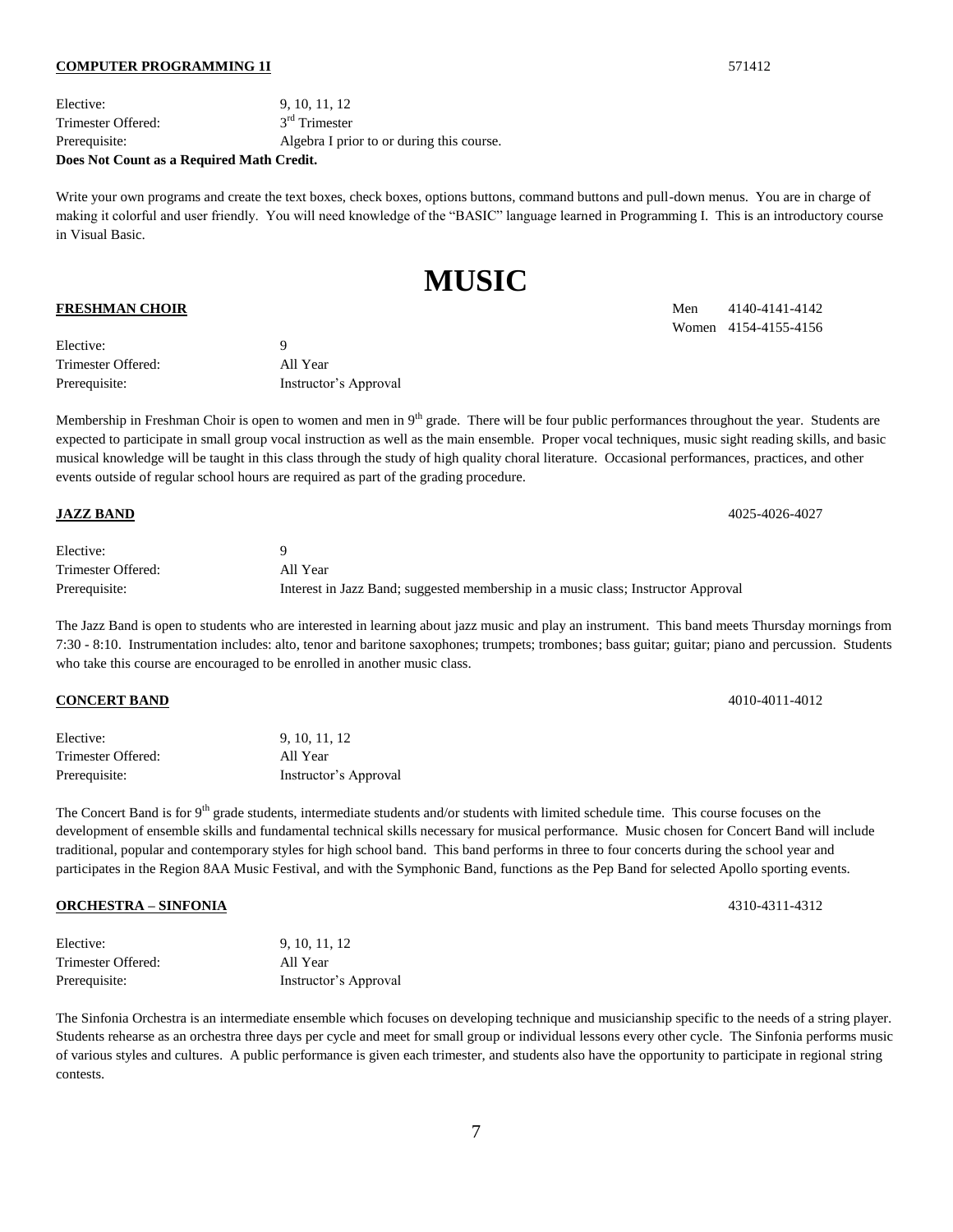# **PHYSICAL EDUCATION**

## **PHY ED 9 (PE 9)** 4400-4401-4402

| Requirement:      |          |
|-------------------|----------|
| Length of Course: | All Year |

Ninth grade physical education is coed with both large and small group instruction. Personal fitness (jogging, weight training, swimming and fitness testing) will be emphasized, along with an introduction to many other activities throughout the year. Major units for the ninth grade are fitness/weight training, and swimming. Other activities will be badminton, volleyball, tennis, softball, football, soccer, basketball, speedball and pickleball. Letter grades: A - B - C - D - F, are earned by students.

Points are based on:

- 1. Daily participation (attendance, uniform, attitude, etc.)
- 2. Analysis of personal fitness level
- 3. Participation in activities.

The required uniform is:

- 1. Gym suit or warm up.
- 2. Tennis Shoes.
- 3. Socks
- 4. Warm clothes for outside activities.
- 5. Swim Suit and Towel.

### **COMMUNITY CPR, FIRST AID, AED** 4470

| Elective:         | 9, 10, 11, 12 |
|-------------------|---------------|
| Length of Course: | One Trimester |
| Fee:              | \$15.00       |

Upon completion of this course, students will be certified by the American Red Cross in Adult, Infant and Child CPR, Automatic External Defibrillator and First Aid. This class is worth .5 credits. This fee is a Red Cross charge for student authorization. If the class were taken out of school the cost would be significantly higher.

# **PROJECT LEAD THE WAY**

### **PRINCIPLES OF THE BIOMEDICAL SCIENCES** 4890-4891-4892

| Elective:          | 9, 10, 11, 12 |
|--------------------|---------------|
| Trimester Offered: | All Year      |

Students investigate various health conditions including heart disease, diabetes, sickle-cell disease, hypercholesterolemia, and infectious diseases. They determine the factors that led to the death of a fictional person, and investigate lifestyle choices and medical treatments that might have prolonged the person's life. The activities and projects introduce students to human physiology, medicine, and research processes. This course provides an overview of all the courses in the Biomedical Sciences program and lays the scientific foundation for subsequent courses.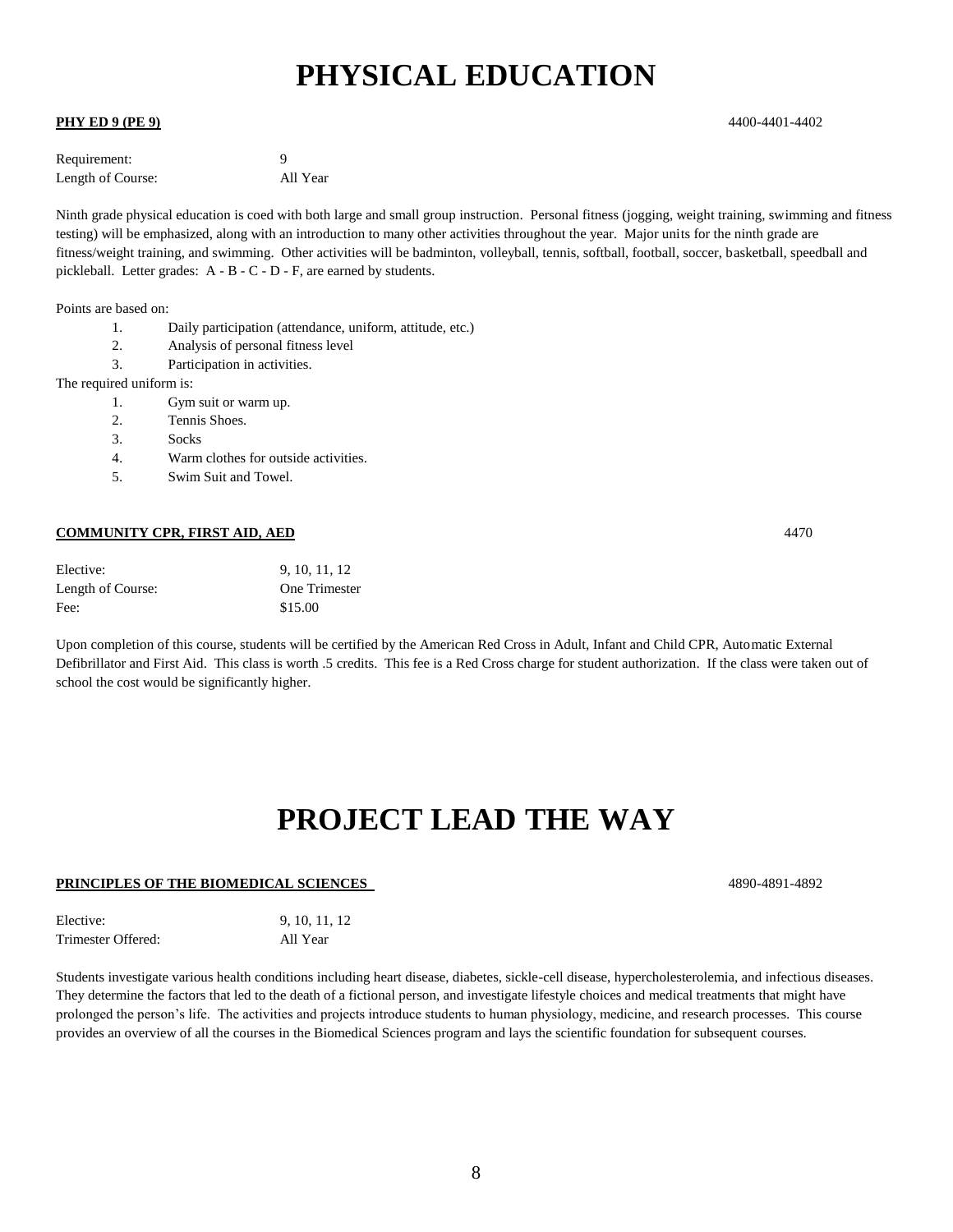# **SCIENCE**

The study of life has always fascinated humankind and in this modern technological world, this fascination increases. The science electives offer you opportunities to study various kinds of life--of the earth, stars, plants, and animals. Whether you want to fulfill your three credit science requirements, satisfy your curiosity, or prepare for a science related career, there is a class available to meet your needs.

### **SCIENCE 9** 5230-5231-5232

Requirement: 9 Length of Course: All Year

Science 9 will explore basic building blocks of chemistry, earth science and physics as outlined by the Minnesota State 9-12 Science Standards. Throughout the year, writing in proper scientific form and language will be taught in an effort to prepare students for success in their future science courses. Class activities will include laboratory investigations, lecture, and individual and group projects

# **SOCIAL STUDIES**

## **HUMAN GEOGRAPHY** 6117-6118

| Required:         | Q            |
|-------------------|--------------|
| Length of Course: | 2 Trimesters |

Human Geography is a required course for all freshmen. It is designed to develop the student's understanding of the world community. Some topics of study include population, culture, political systems, agriculture, urbanization, economics, and the environment.

Elective: 9, 10, 11, 12 Length of Course: All Year Prerequisite: You must be in the top one third of your class or have the instructor's permission

Advanced Placement (AP) Human Geography is a challenging course that is meant to be the equivalent of an introductory college course. Solid reading and writing skills are necessary to handle the rigors of the course. Some topics of study include population and migration, agriculture, popular and folk culture, political systems, and urbanization.

# **SPECIAL EDUCATION**

An Individual Education Planning (IEP) meeting involving parent(s)/guardian(s), the student and relevant school staff is conducted annually for all students with disabilities. The IEP team determines the courses, transition needs and graduation requirements for each student with disabilities.

Most students with disabilities will participate in general education classes and progress toward the standard requirements for graduation. Most students will also participate in district and statewide assessments and will be offered appropriate testing accommodations.

Students with more significant developmental, academic or behavioral needs may participate with modified or alternative curriculum and graduation requirements defined by their EIP team. Some students will work toward individual standards. Other students who are exempt from district and/or statewide assessments will participate in alternate assessment. The type and amount of special education support a student receives is determined by the student's IEP.

**AP HUMAN GEOGRAPHY** 6125-6126-6127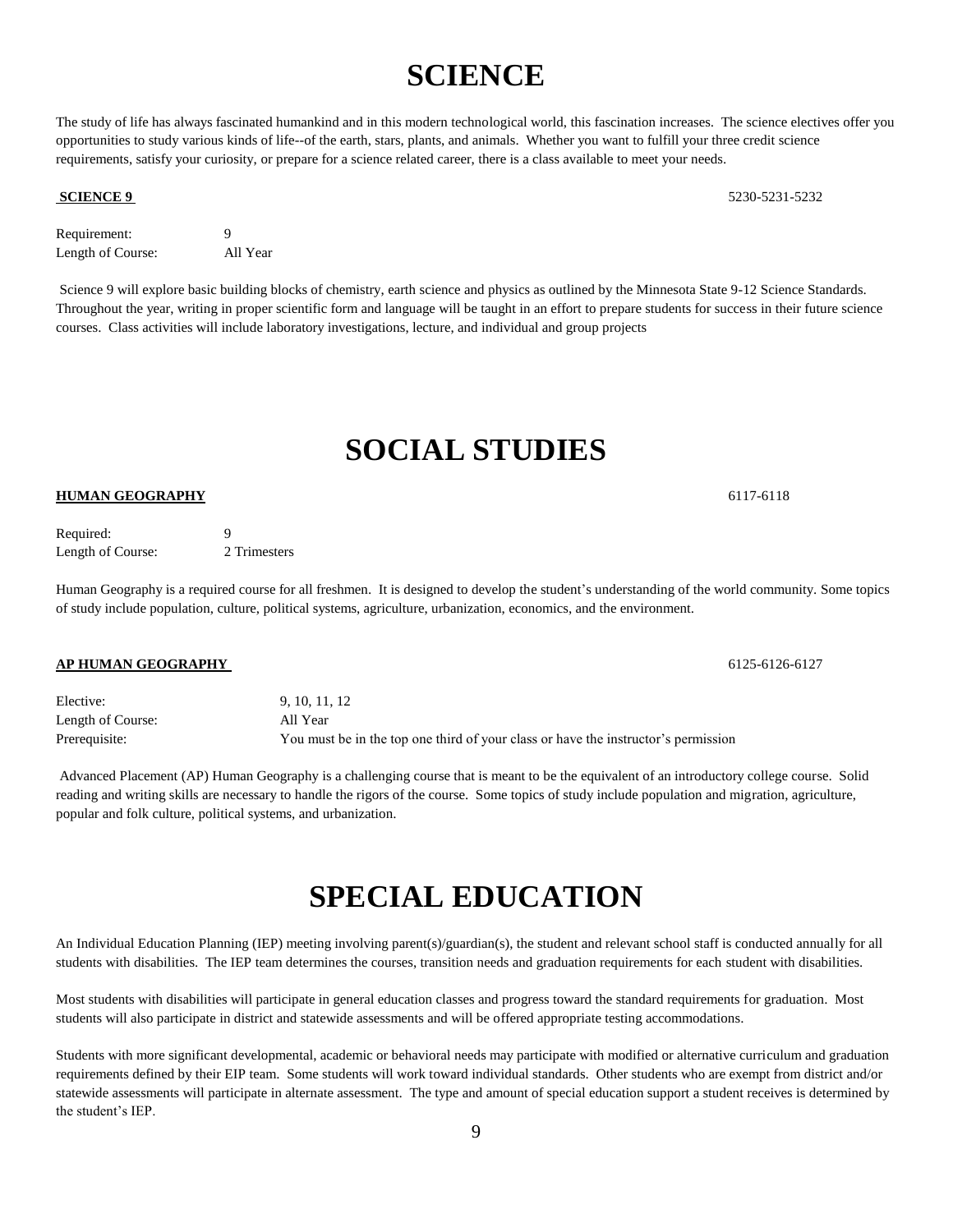# **TECHNOLOGY EDUCATION**

## **INTRODUCTION TO METALS** 8150

| Elective:          | 9.10.11.12                                                                  |
|--------------------|-----------------------------------------------------------------------------|
| Trimester Offered: | All                                                                         |
| Length of Course:  | One Trimester                                                               |
| Prerequisite:      | None                                                                        |
| Lab Fee:           | \$25.00 (Pro-rated for free/reduced lunch students) Safety Glasses Required |

This course is an introduction to all things metal fabrication. Students will be introduced to welding, forming, heat treatment, and machining practices. Material identification and selection will also be covered as students build a variety of metal projects to be brought home. This is a great class if students are interested in engineering, design/fabrication, metallurgical engineering, metal art sculpture, or just want to sample the incredible world and career opportunities found in metals!

## **INTRO TO ENGINEERING DESIGN (PROJECT LEAD THE WAY)** 4880-4881-4882

Elective: 9, 10, 11, 12 Trimester Offered: All Length of Course: One Year Prerequisite: None Lab Fee: \$25.00 **(Pro-rated for free/reduced lunch students) College/University Credit Available (3 transcript credits) Meets Art Standard/Credit**

If you are considering a career in engineering, design, architecture, or any other related field, this course is a must. "IED" utilizes modeling design software and 3D printing technology to teach the design process used in industry ranging from medical device manufacturers to aerospace. This class will give you a jumpstart on your STEM career, and will also enhance your ability to be accepted to a wider variety of engineering programs. All engineers must have a base level understanding of design. You will also have opportunities to go on engineering field trips to local companies and design firms.

## **DIGITAL PHOTOGRAPHY** 8160

|                    | <b>Meets Art Standard/Credit</b>                    |
|--------------------|-----------------------------------------------------|
| Lab Fee:           | \$25.00 (Pro-rated for free/reduced lunch students) |
| Prerequisite:      | None                                                |
| Length of Course:  | One Trimester                                       |
| Trimester Offered: | All                                                 |
| Elective:          | 9, 10, 11, 12                                       |

Digital Photography gets you working with the power of the still image. You will learn to operate point-and-shoot digital cameras, how to utilize the elements of composition to improve your photography, and how to manipulate photos using digital editing software. Entry level Photoshop Elements will also be taught. Students do not need a camera, but can use their own if the camera's image quality is 5.0 megapixels or higher. This course builds a foundation for Advanced Digital Photography.

10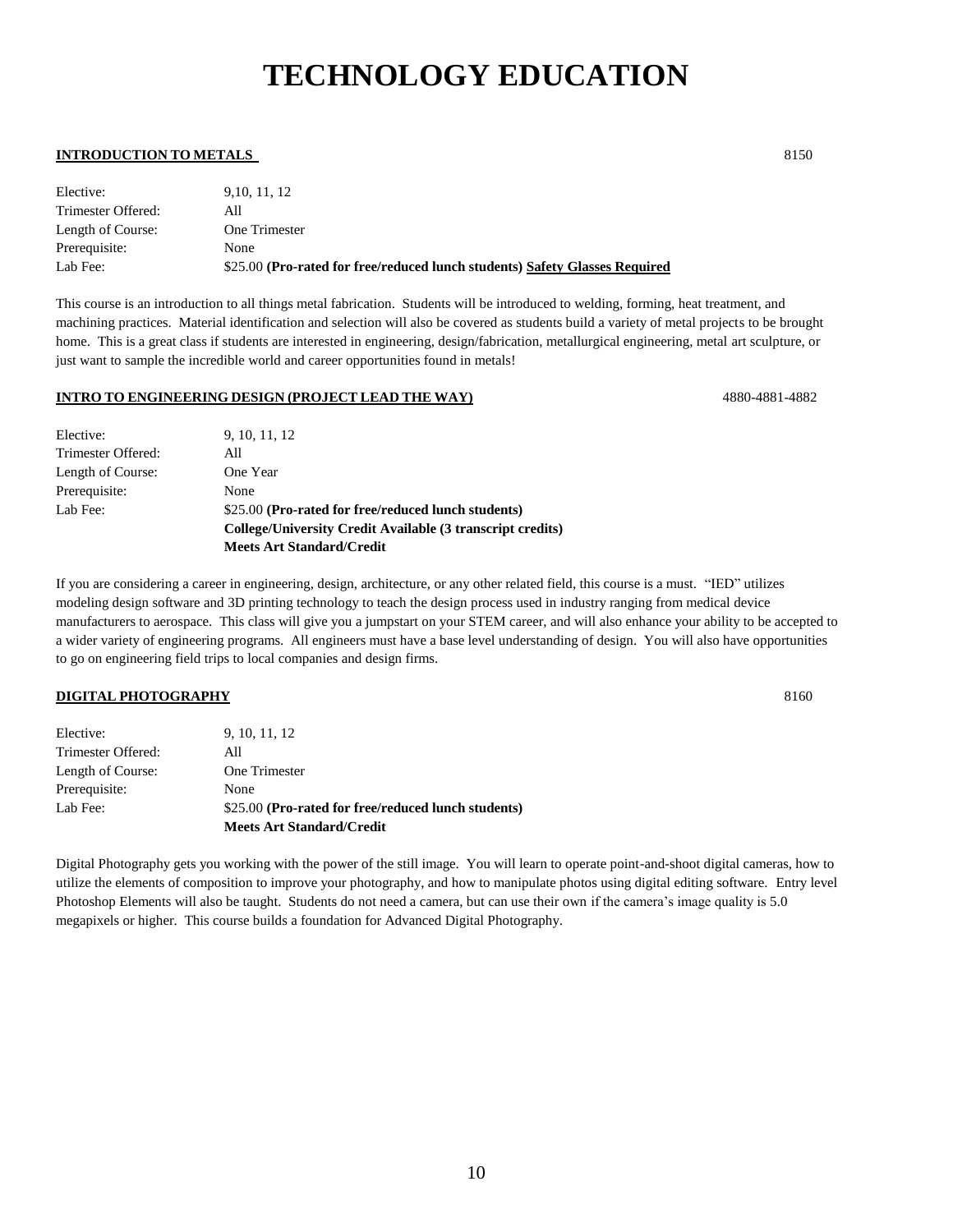#### **INTRODUCTION TO MULTIMEDIA** 8190

|                    | <b>Meets Art Standard/Credit</b>                    |
|--------------------|-----------------------------------------------------|
| Lab Fee:           | \$20.00 (Pro-rated for free/reduced lunch students) |
| Prerequisite:      | None                                                |
| Length of Course:  | One Trimester                                       |
| Trimester Offered: | All                                                 |
| Elective:          | 9, 10, 11, 12                                       |

This course works in the world of Multimedia. You will be working with still and motion media, computer software such as Adobe Photoshop, and Apple's iPhoto, iMovie, and iTunes. The course will also provide you with skills in Desktop Publishing, digital editing and design, and an introduction to video production.

#### **PROJECT DESIGN WOODS** 8201

| Elective:          | 9, 10, 11, 12                                                                |
|--------------------|------------------------------------------------------------------------------|
| Trimester Offered: | All (Offered Alternate Years)                                                |
| Length of Course:  | One Trimester                                                                |
| Prerequisite:      | None                                                                         |
| Lab Fee:           | \$25.00 (Pro-rated for free/reduced lunch students): Safety Glasses Required |

This course is built to explore design through the medium of woodworking. You will explore your creativity by designing and fabricating a project. Basic competencies in technical sketching and safety will be taught, as well as species identification, joinery, machining, and finishing.

## **GENERAL AUTOMOTIVE SERVICE** 8040

|                    | <b>High School Articulated Credit is given for this Course</b> |
|--------------------|----------------------------------------------------------------|
| Lab Fee:           | \$15.00 (Pro-rated for free/reduced lunch students)            |
| Prerequisite:      | None                                                           |
| Length of Course:  | One Trimester                                                  |
| Trimester Offered: | All                                                            |
| Elective:          | 9, 10, 11, 12                                                  |

This course covers all the major systems of modern vehicles and general maintenance required. We will cover procedures for servicing vehicles, shop safety, and the use of service manuals and bulletins. Tools, equipment, and minor repairs or service will also be taught. A driver's license is **NOT** required for this class

### **CONTRUCTION TECHNOLOGY** 8206 – 8207

| Elective:          | 9, 10, 11, 12                                       |
|--------------------|-----------------------------------------------------|
| Trimester Offered: | $2nd$ & 3rd                                         |
| Length of Course:  | 2 trimesters                                        |
| Prerequisite:      | None                                                |
| Lab Fee:           | \$25.00 (Pro-rated for free/reduced lunch students) |

This course will enable the student to learn about materials and methods for framing floors, walls and rafters for residential and light commercial construction. The course will cover terms, techniques and layouts used. Estimating and materials used will also be emphasized. Installation of doors and windows, roofing and siding will be covered.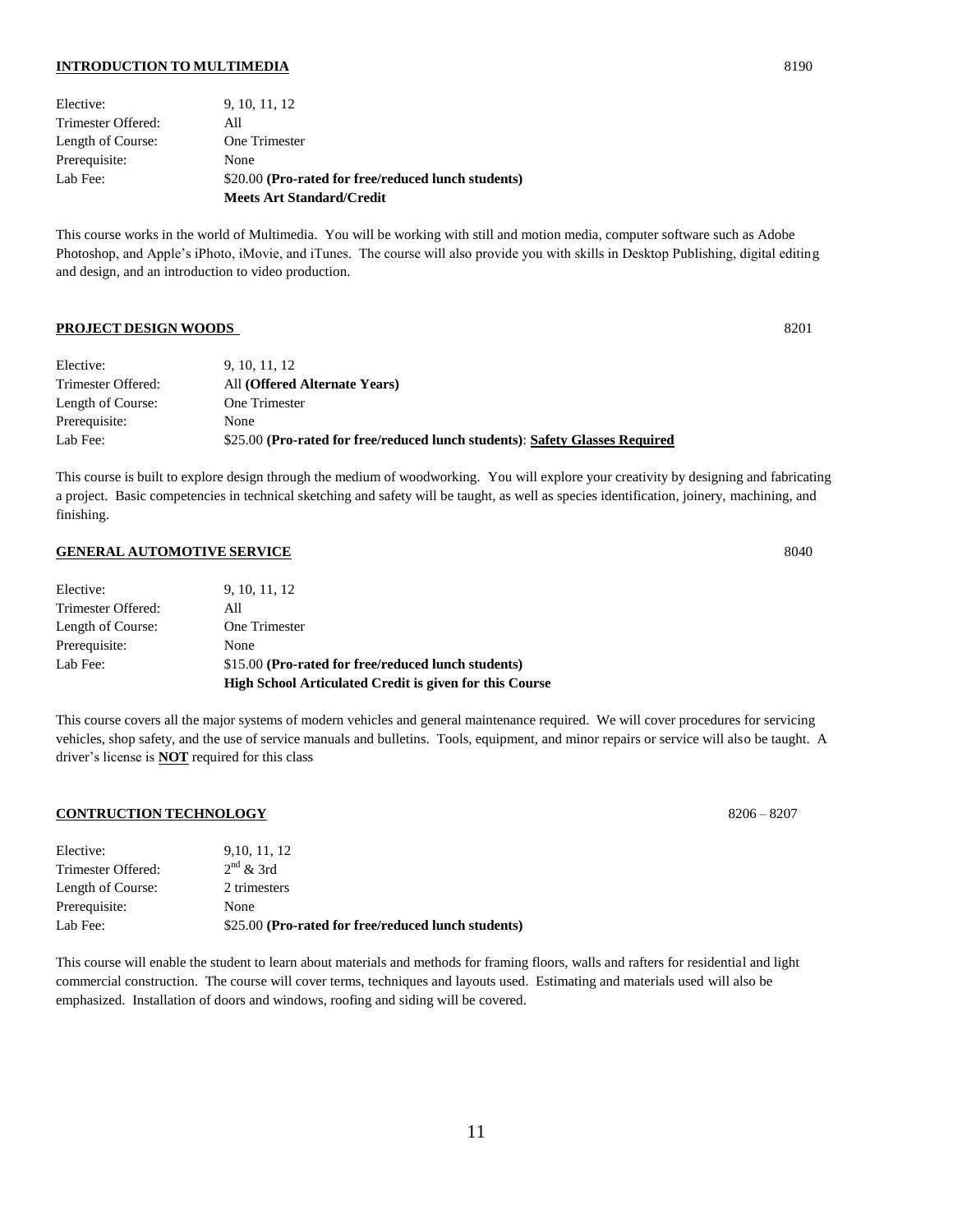# **WORLD LANGUAGE**

You are eligible to enroll in any of the languages offered by the World Language Department. The languages currently being offered are French, German, Spanish and American Sign Language. College entrance requirements vary from one college to another, with 2 years being the most typical and 3 years of study becoming more common. Continuing to study a world language through third or fourth year (or higher) can increase your likelihood of being able to test out of college classes or test into higher level ones and receive retro college credits. This helps save tuition costs, like AP and post-secondary courses do.

## **AMERICAN SIGN LANGUAGE I** 8510-8511-8512

| Elective:         | 9, 10, 11, and 12 |
|-------------------|-------------------|
| Length of Course: | All Year          |

American Sign Language is a visual, gesture language used by members of the Deaf Community in the United States. ASL I incorporates study of facial expressions, body language, and special orientation. In ASL I you will learn the basic skills necessary to communicate and interact within the Deaf Community. The material presented includes beginning ASL linguistics, Deaf Culture and exposure to Dear Community members. Active participation is required.

| Elective:         | 9, 10, 11, and 12 |
|-------------------|-------------------|
| Length of Course: | All Year          |
| Prerequisite:     | None              |

Thinking about taking French class? French is the official language of over 40 countries and territories and is found on every continent. In French I we will begin speaking, writing, listening, and reading in French in the present tense. There is an emphasis on vocabulary and basic conversational expressions, enhanced through the use of stories, videos, skits, songs, games, jokes, and cultural expressions. *Attention!* If you want to graduate from Technical High School with world language skills high enough to give you access to university entrance requirements, you are encouraged to enroll your freshman or sophomore year. Students will have the opportunity to travel to France and take a field trip to a French immersion camp

| Elective:         | 9, 10, 11, and 12                |
|-------------------|----------------------------------|
| Length of Course: | All Year                         |
| Prerequisite:     | Minimum grade of "C" in French I |

In French II, we will expand on the conversational skills developed in French I and will be introduced to the past and future tenses. Students will do a variety of activities including projects, acting, literature, art, food, and group activities as we continue to study the French language, cultures, and slang from every continent. Students will have the opportunity to travel to France and take a field trip to a French immersion camp.

# **GERMAN I** 8601-8602-8603

| Elective:         | 9, 10, 11, and 12 |
|-------------------|-------------------|
| Length of Course: | All Year          |

Achtung! If you want to graduate from Apollo High School with world language skills high enough to give you access to university entrance requirements, consider enrolling in German, the native language of the third largest economy in the world. The skills of understanding, speaking, reading and writing German are yours if you are willing to work for them. Vocabulary and conversational expressions are enhanced by the use of stories, skits, videos, games, etc. Students may have the opportunity to host a visitor and spend three weeks in Menden, Germany as a participant in the GAPP exchange program.

**FRENCH II** 8625-8626-8627

**FRENCH I** 8620-8621-8622